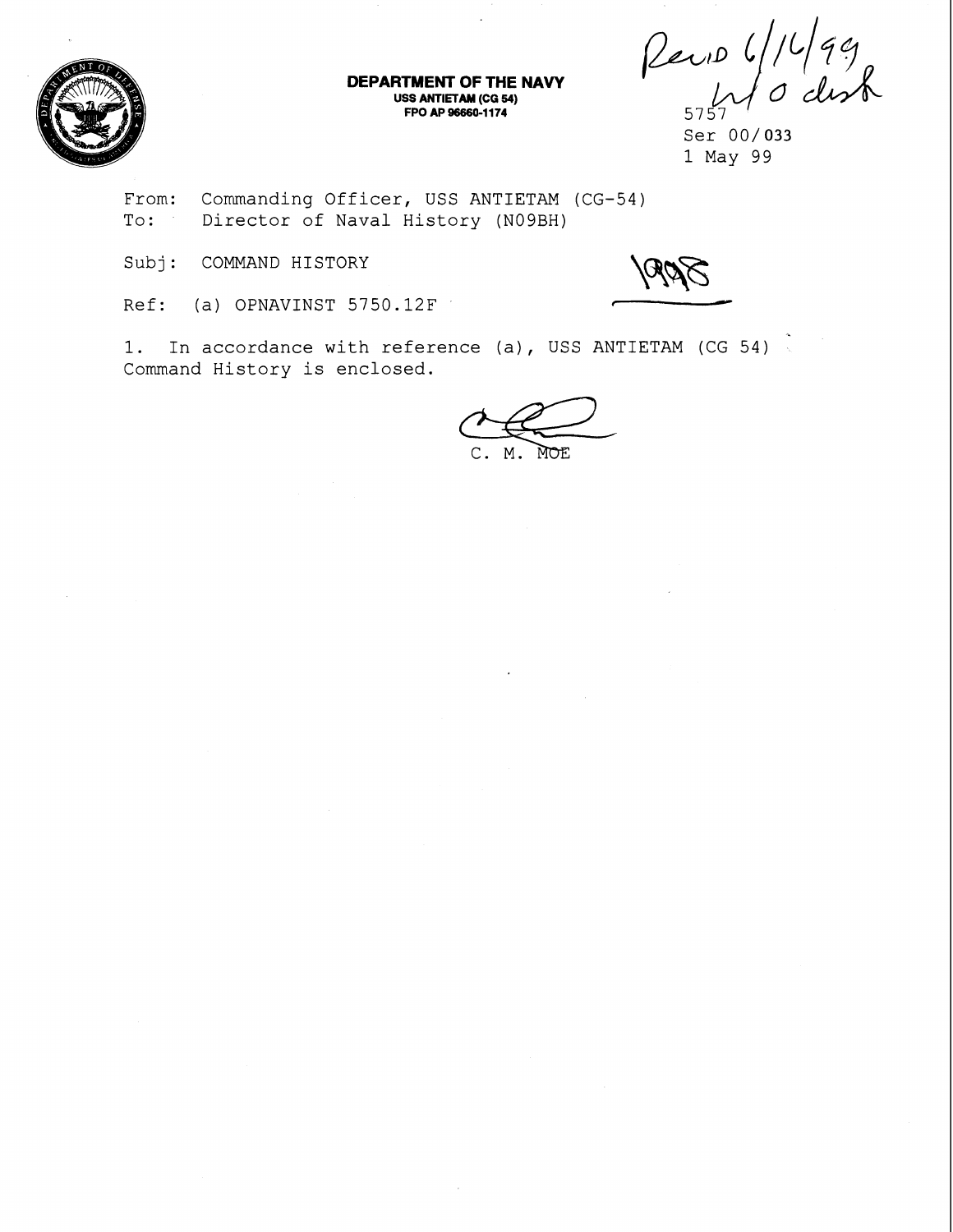## **1. Organization**

**Organizational Structure ISIC:** 

**Mission:** 

To conduct prompt and sustained combat operations at sea.

Commander, Cruiser Destroyer Group Five RADM Daniel R. Bowler 01 Jan-16 Apr

17Apr-17Jun<br>17Jun-31Dec

Commander, Carrier Group Three RADM Alfred G. Harms

**Name of Commander: Permanent Duty Station: Type and Number of Aircraft Assigned:**  CAPT Christopher M. Moe Commanding Officer 01 Jan-31 Dec Naval Station, San Diego, CA 01 Jan-31Dec Helicopter Anti-Submarine Squadron Light Four Five, Detachment One (2 SH-60B) 11 Apr-31 Dec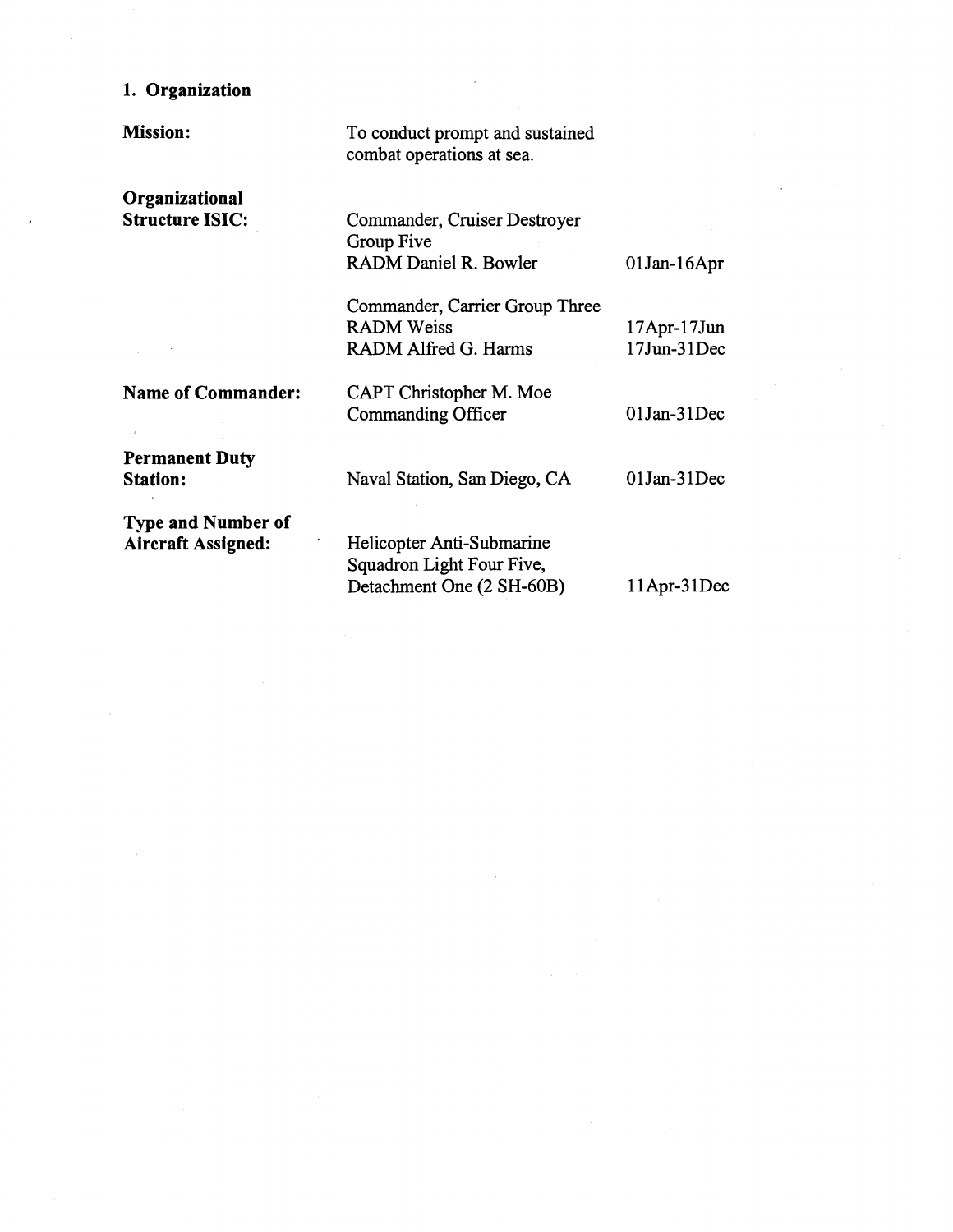## **2. Chronology**

 $\mathcal{A}$ 

| <b>Movement Dates:</b> | Inport San Diego, CA                                                                                                                     | 01Jan-27Jan        |
|------------------------|------------------------------------------------------------------------------------------------------------------------------------------|--------------------|
|                        | Underway in SOCAL                                                                                                                        | 28Jan-30Jan        |
|                        | Inport San Diego, CA                                                                                                                     | 31Jan-02Feb        |
|                        | Underway in SOCAL                                                                                                                        | 03Feb-06Feb        |
|                        | Inport San Diego, CA                                                                                                                     | 07Feb-09Feb        |
|                        | Underway in SOCAL to complete<br><b>Tailored Ship Training</b><br>Availability (TSTA II)                                                 | 10Feb-13Feb        |
|                        | Inport San Diego, CA                                                                                                                     | 14Feb-01Mar        |
|                        | Underway in SOCAL for<br>Leaders at Sea                                                                                                  | 02Mar-06Mar        |
|                        | Inport San Diego, CA for<br><b>Engineering Certification</b>                                                                             | 07Mar-10Mar        |
|                        | Underway in SOCAL for<br>Completion of Engineering<br>Certification (ECERT)                                                              | 11Mar-12Mar        |
|                        | Inport San Diego, CA                                                                                                                     | 13Mar-16Mar        |
|                        | Underway in SOCAL                                                                                                                        | 17Mar-20Mar        |
|                        | Inport San Diego, CA                                                                                                                     | 21Mar-22Mar        |
|                        | Underway in SOCAL                                                                                                                        | 23Mar-27Mar        |
|                        | Inport San Diego, CA                                                                                                                     | 28Mar-30Mar        |
|                        | Underway in SOCAL                                                                                                                        | 31Mar-03Apr        |
|                        | Inport San Diego, CA                                                                                                                     | 04Apr-07Apr        |
|                        | Underway in SOCAL for Cruise<br>Missile Tactical Qualification<br>(CMTQ) and Tailored Ship<br><b>Training Availability</b><br>(TSTA III) | $08$ Apr- $10$ Apr |
|                        | Inport San Diego, CA                                                                                                                     | 11Apr-13Apr        |

 $\mathcal{A}_\mathrm{c}$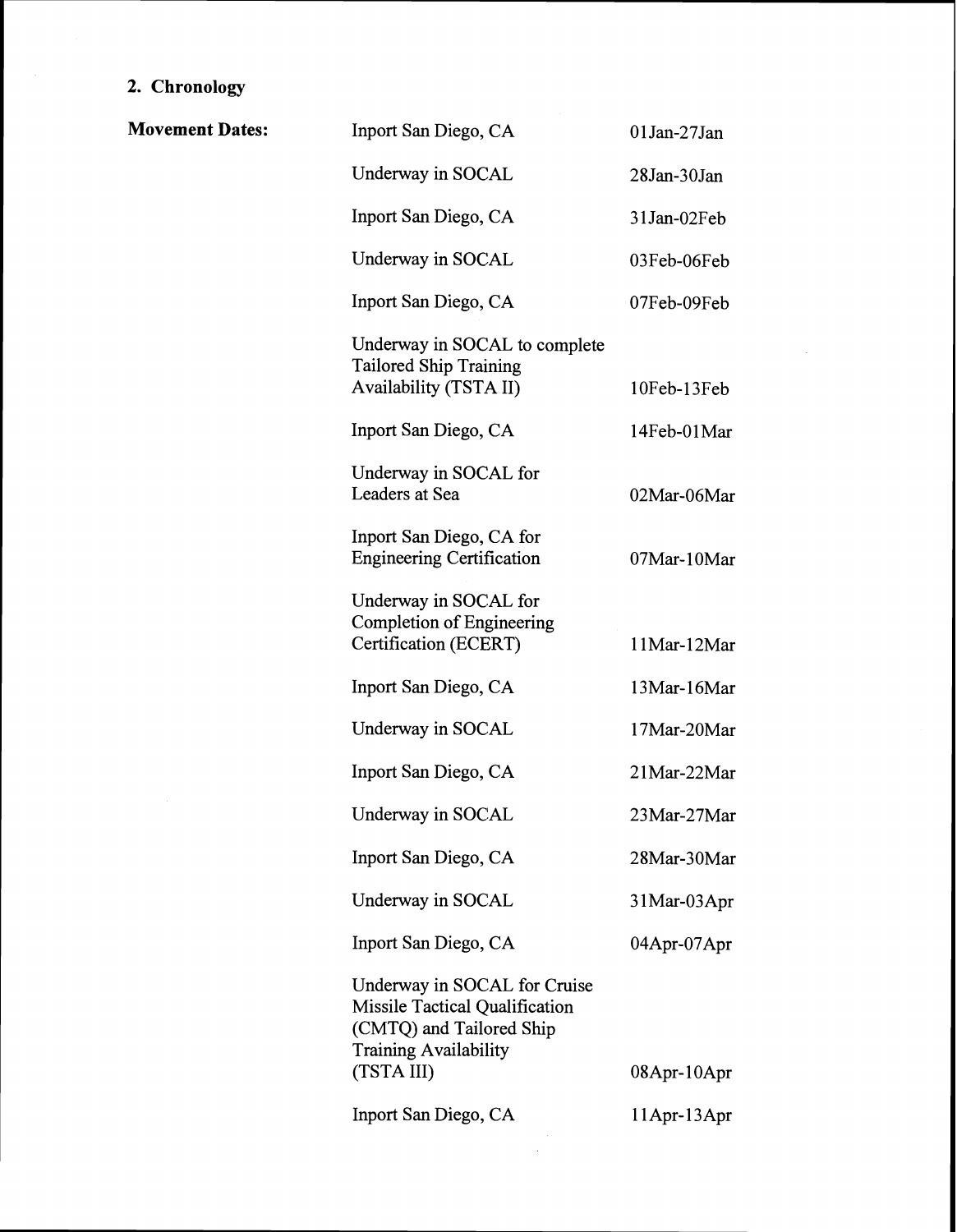| Underway in SOCAL for Final<br><b>Evaluation Problem</b>                       | $14$ Apr- $16$ Apr |
|--------------------------------------------------------------------------------|--------------------|
| Inport San Diego completed<br><b>Combat Systems Readiness</b><br>Review (CSRR) | $17$ Apr- $17$ May |
| Underway in SOCAL for Firing<br>Exercise (FIREX II)                            | 18May-22May        |
| Inport San Diego, CA                                                           | $23$ May- $28$ Jun |
| Underway for Transit to<br>Hawaii for RIMPAC 98                                | 29Jun-06Jul        |
| Inport Pearl Harbor, HI                                                        | 07Jul-09Jul        |
| Underway in MIDPAC for RIMPAC<br>98 and Joint Firing Exercise                  | $10$ Jul- $01$ Aug |
| Inport Pearl Harbor, HI                                                        | $02$ Aug- $05$ Aug |
| Underway in EASTPAC for<br>Japanese Goodwill PASSEX                            | 06Aug-13Aug        |
| Inport San Diego, CA                                                           | 14Aug-20Sep        |
| Underway for Seal Beach, CA                                                    | $21$ Sep- $21$ Sep |
| Inport Seal Beach, CA for<br>Ammo onload                                       | $22$ Sep- $24$ Sep |
| Underway for San Diego, CA                                                     | 25Sep-25Sep        |
| Inport San Diego, CA for<br>Prior Oversea Movement (POM)                       | $26$ Sep- $01$ Nov |
| Underway for sea trials                                                        | 02Nov-04Nov        |
| Inport San Diego, CA                                                           | 05Nov-09Nov        |
| Underway for deployment                                                        | 10Nov-01Dec        |
| <b>Inport Singapore</b>                                                        | 02Dec-06Dec        |
| Underway for Thailand                                                          | 07Dec-07Dec        |
| Inport Phuket, Thailand                                                        | 08Dec-13Dec        |
| Underway for Arabian Sea                                                       | 14Dec-31Dec        |

 $\hat{\mathcal{A}}$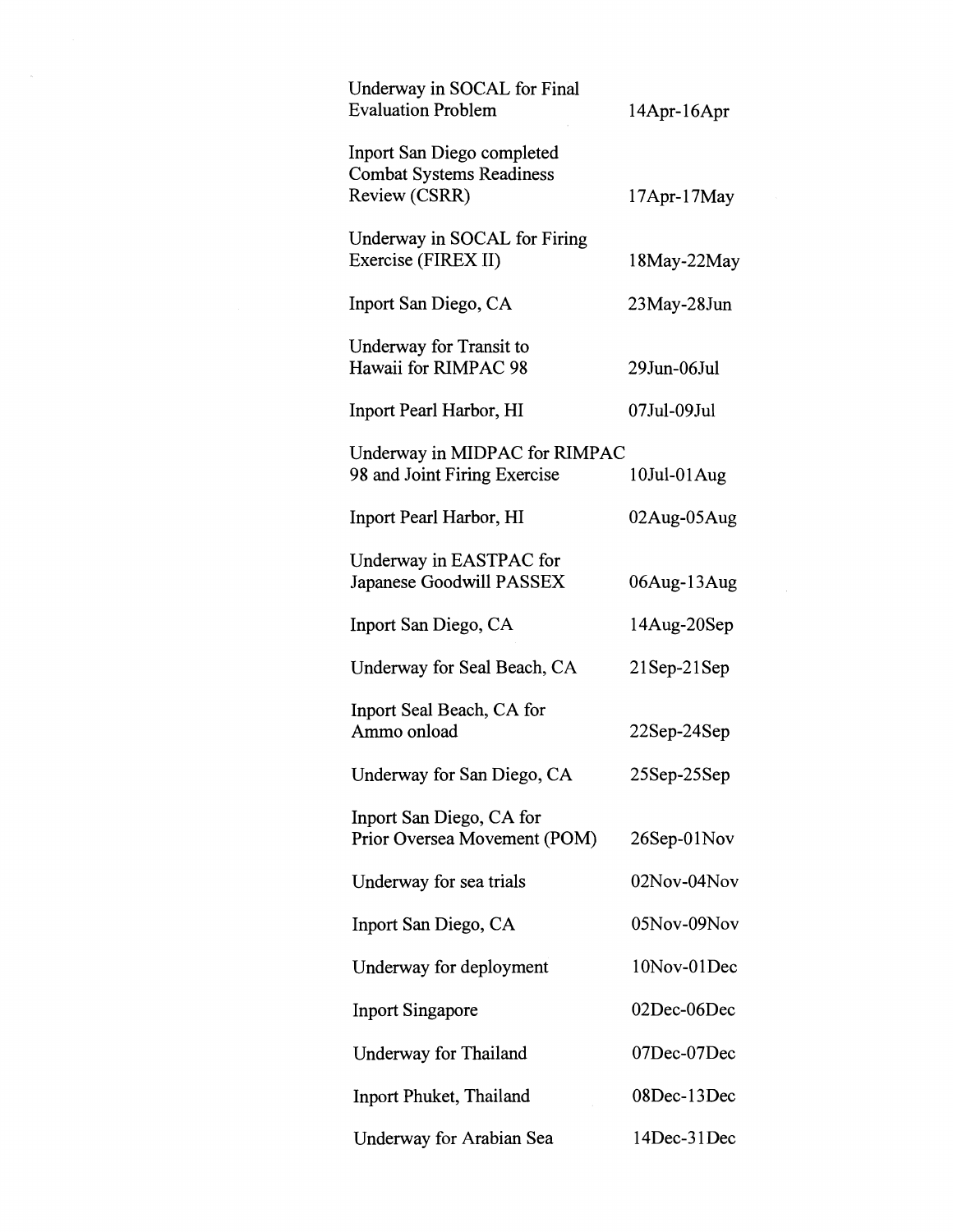| Deployments:                                                           | Pacific/Indian Ocean/Arabian<br>Sea/Arabian Gulf Deployment                                                                                                              | 10Nov-31Dec        |
|------------------------------------------------------------------------|--------------------------------------------------------------------------------------------------------------------------------------------------------------------------|--------------------|
| <b>Exercises and</b><br><b>Operations:</b>                             | <b>Complete Training Unit Exercise</b><br>$(Computer 98-2-1)$                                                                                                            | $11$ Apr- $13$ Apr |
|                                                                        | Firing Exercise (FIREX II)                                                                                                                                               | 18May-22May        |
|                                                                        | Rim of Pacific Exercise<br>(RIMPAC 98)                                                                                                                                   | $10$ Jul-01 $Aug$  |
|                                                                        | Joint Task Force Exercise<br>(JTFEX)                                                                                                                                     | 22Jul-26Jul        |
|                                                                        | Passage Exercise with Japanese<br>Maritime Self Defense Force<br>(PASSEX)                                                                                                | 06Aug-13Aug        |
| <b>Change of Command:</b>                                              | None                                                                                                                                                                     |                    |
| <b>Major changes to</b><br>organization, name,<br>mission or function: | None                                                                                                                                                                     |                    |
| New weapons systems<br>or major equipment:                             | Transportable Radio Direction<br>Finder System (TRDF)                                                                                                                    |                    |
|                                                                        | 125 Link 11 processor and<br>data terminal set                                                                                                                           |                    |
| <b>Major physical</b><br>alterations:                                  | None                                                                                                                                                                     |                    |
| Logistic support:                                                      | Logistics Management<br>Assessment (LMA)                                                                                                                                 | 04May-08May        |
| <b>Major command awards:</b>                                           | <b>Four Mission Awards</b><br>(1) Maritime Warfare Excellence.<br>(2) Engineering/Survivability.<br>(3) Command & Control Excellence.<br>(4) Logistics Management Excel. |                    |
| <b>Major command</b>                                                   |                                                                                                                                                                          |                    |

 $\hat{\boldsymbol{\beta}}$ 

 $\bar{\mathcal{A}}$ 

**problems:** None

 $\sim$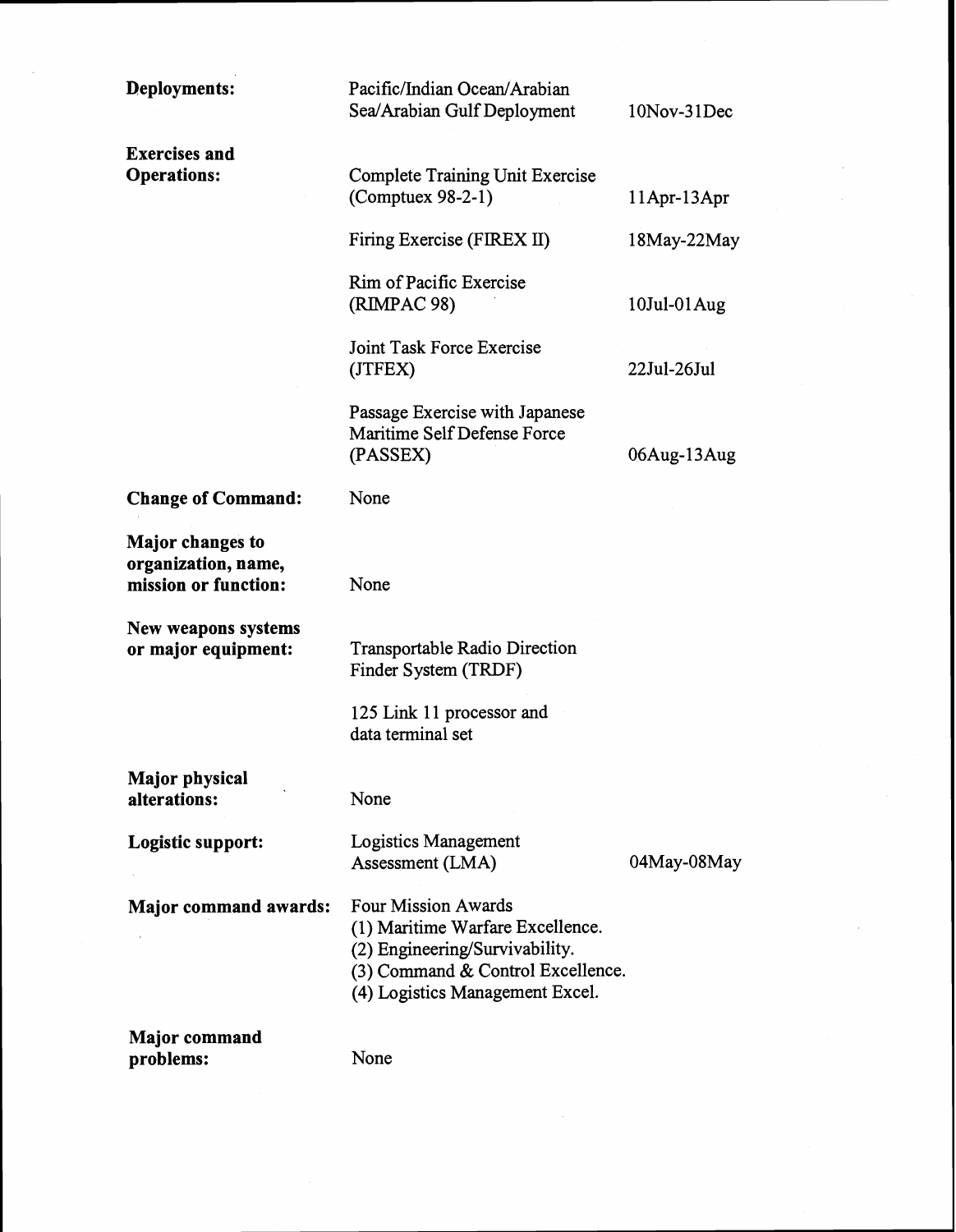| <b>Major</b> units<br>embarked or<br>disembarked:                 | None                       |             |
|-------------------------------------------------------------------|----------------------------|-------------|
| <b>Major conferences:</b>                                         | None                       |             |
| Ship/station/area<br>to which deployed:                           | Pacific/Indian Ocean       | 10Nov-31Dec |
| <b>Changes</b> in<br>operational command:                         | Commander, Third Fleet     |             |
|                                                                   | Commander, Task Group 30.6 |             |
|                                                                   | Commander, Seventh Fleet   |             |
|                                                                   | Commander, Task Group 70.6 |             |
|                                                                   | Commander, Fifth Fleet     |             |
|                                                                   | Commander, Task Group 50   |             |
| <b>Major</b> accidents<br>involving loss of<br>life or equipment: | None                       |             |